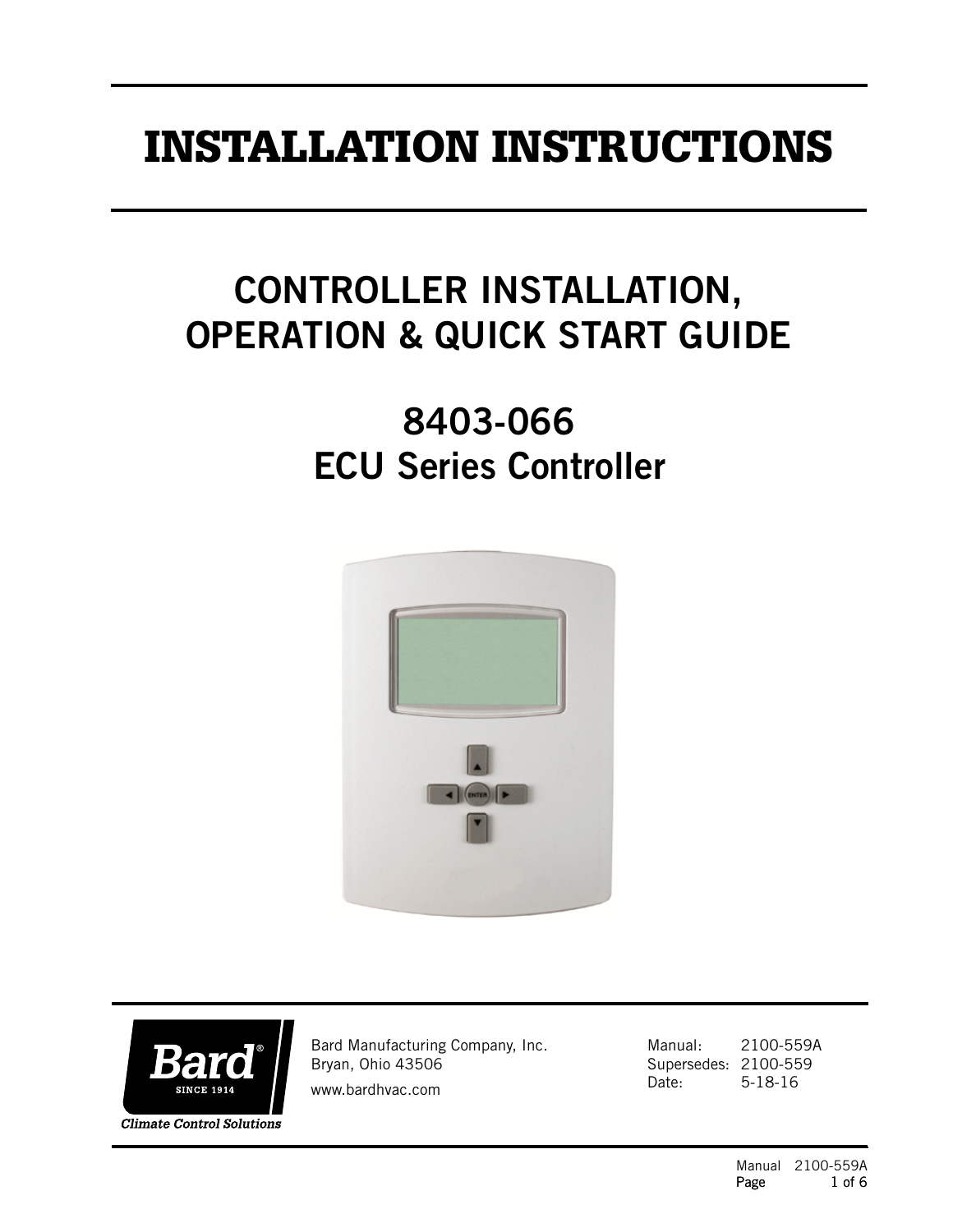## INSTALLATION

**IMPORTANT:** For optimum temperature sensor performance, the Bard ECU Series Controller must be mounted on an interior wall and away from any heat sources, sunlight, windows, air vents, air circulation obstructions and/or any other cause of erratic or false temperature sensing. Thermostat covers are not recommended as they interfere with motion and temperature sensing.

## Mounting Controller

1. To complete rough-in wiring, it is suggested that 18 gauge solid conductor control wiring be used in general applications, particularly for ease in termination. When shielded wire is used, or in the rare instance where wire gauge required for length of run is greater than 18 gauge, stranded wire is recommended. See Figure 1 for exact number of conductors.

*NOTE: Shielded wire must be used in applications where transient signals may accumulate and affect digital signal from control to unit.*

- 2. Turn the hex screws in the bottom and top of the controller clockwise (inward) until they clear the cover. Remove base plate from controller.
- 3. Route completed wiring through base plate.
- 4. With the embossed "UP" arrows of the base plate pointing to the ceiling, fasten the base plate to the desired wall location or vertical 2x4 wall handybox.
- 5. Make appropriate control wire connections (see Table 1) to terminal blocks.
- 6. Replace controller over base plate, being careful not to pinch/dislodge connections.
- 7. Turn hex screws in bottom/top of controller counter-clockwise (outward) to secure cover.



# ECU Series Controller 8403-066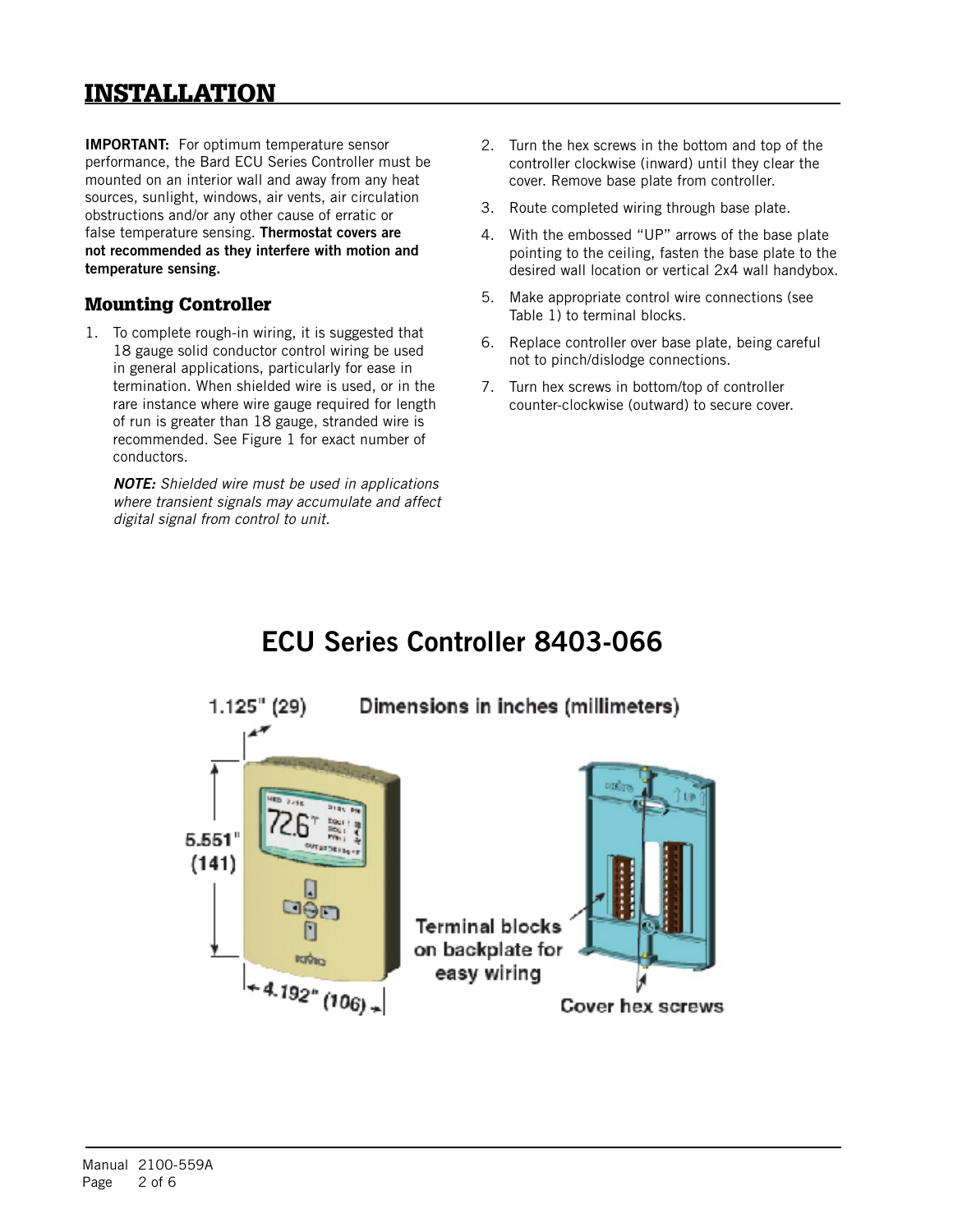### Figure 1 Control Wiring



Table 1 Controller Connections

| <b>Control Terminal</b> | <b>Unit Terminal</b> | <b>Function</b>             | <b>Type</b>    | <b>Form</b>                 |
|-------------------------|----------------------|-----------------------------|----------------|-----------------------------|
| $+B$                    |                      | MSTP + (Not Used)           | Communications | $-$                         |
| $-A$                    |                      | MSTP - (Not Used)           | Communications |                             |
| IN4                     | 7                    | Outdoor Temperature Sensor  | Input          | 10K Ohm Type 3              |
| IN <sub>3</sub>         | 5                    | Pressure Transducer         | Input          | 0-5 VDC, 0-700PSIG          |
| GND                     | 3,4,6                | Sensor Grounds              | Input          | 2-10 VDC                    |
| IN <sub>2</sub>         | $\overline{2}$       | Lockout Alarm               | Input          | Relay Closure <sup>1</sup>  |
| 24 COM                  | C                    | 24VAC COM                   | Power          | 24 VAC                      |
| $24V - R$               | R                    | 24VAC                       | Power          | 24 VAC                      |
| OUT <sub>9</sub>        | F                    | Fan Motor Control           | Analog Output  | 2-10 VDC                    |
| <b>GND7-9</b>           | E                    | <b>Control Guard</b>        | Analog Output  | 2-10 VDC                    |
| OUT <sub>8</sub>        | Y1                   | Unloader Solenoid Control   | Analog Output  | 0 or 5 VDC PWM <sup>2</sup> |
| OUT <sub>7</sub>        | G                    | <b>Blower Motor Control</b> | Analog Output  | 2-10 VDC                    |
| RLY 4                   | W1                   | Heater Contactor #1         | Relay Output   | Relay 24 VAC                |
| SC4-6                   | Jump to 24V          | 24VAC to Relay Outputs 4-6  | Power          | 24 VAC                      |
| RLY <sub>5</sub>        | W <sub>2</sub>       | Heater Contactor #2         | Relay Output   | Relay 24 VAC                |
| RLY <sub>6</sub>        |                      | Not Used                    |                |                             |
| RLY <sub>3</sub>        | --                   | Not Used                    |                |                             |
| $SC1-3$                 | Jump to 24V          | 24VAC to Relay Outputs 1-3  | Power          | 24 VAC                      |
| RLY2                    | Y                    | Compressor Contactor        | Relay Output   | Relay 24 VAC                |
| RLY 1                   |                      | Not Used                    |                |                             |

<sup>1</sup> Open relay contacts 3 VDC, closed contacts 0 VDC

<sup>2</sup> Pulse Width Modulation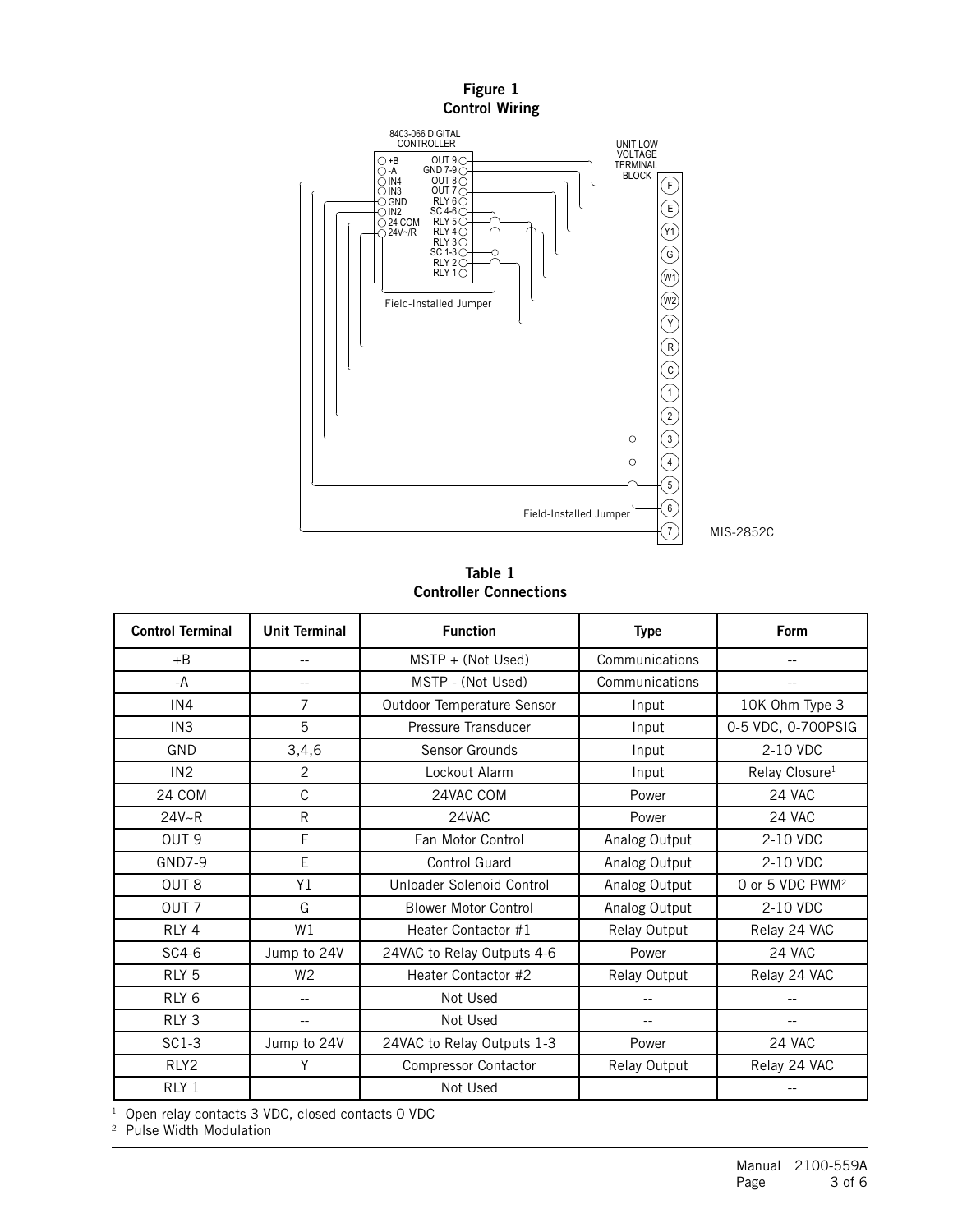## BASIC OPERATION

START-UP NOTE: Upon initial power-up, indoor fan will cycle on for approximately 30 seconds, and then shut off. System will be in the "OFF" position. Default time and date will be 12:00 a.m., Jan. 1, 2000. In order for the system to operate in either heating or cooling mode(s), the controller must be initially programmed with specific HVAC model number, specific system enabling and appropriate temperature setpoints.

## BASIC SETUP

### Home, Main Menu and Override Screens



FIGURE 2 ECU Series Controller Home, Overide and Configuration Screens

Navigate the menus and change settings by pressing a combination of the four arrow buttons and the ENTER button.

- ENTER button to select and/or exit value editing
- UP or DOWN button to move among entries
- RIGHT or LEFT button to move among value fields
- LEFT button to return to the Home screen

FIGURE 3 ECU Series Controller Buttons

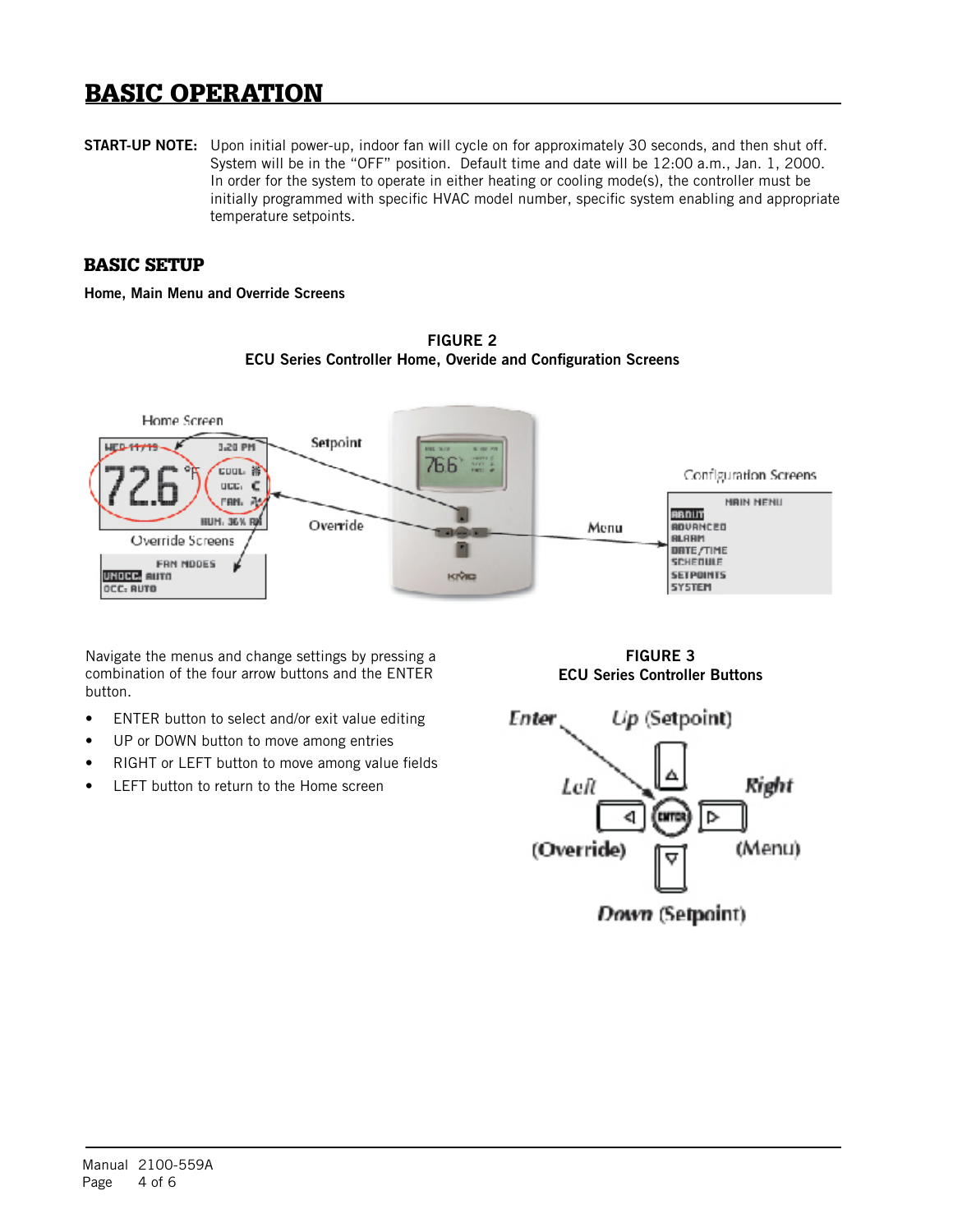# QUICK START PROGRAMMING

### Model Selection, System Enabling and Temperature Setpoints

#### Model Selection

To select specific HVAC unit model from the Home screen:

- 1. Press RIGHT button to access Main Menu screen.
- 2. Press DOWN button to scroll to ADVANCED. Press ENTER button.
- 3. In the ADVANCED menu screen, press ENTER button to enter the APPLICATION menu.
- 4. Controller will ask for Admin Level Password. Enter BARD. Press ENTER button.
- 5. Press DOWN button to scroll to ADDITIONAL SETUP. Press ENTER button.
- 6. Press ENTER button again to select/enter Unit Model screen.
- 7. Press ENTER button again to highlight current model.
- 8. Press UP or DOWN button to choose from available models:
	- W3\*V Model Wall Mount 3 Ton Variable Capacity System (factory default)
	- W5/6\*V Models Wall Mount 4/5 Ton Variable Capacity Systems
	- P60/72\*V Models Packaged 5/6 Ton Variable Capacity Systems
- 9. Press ENTER button to select/save appropriate model.
- 10. Press LEFT button five (5) times to return to the Home screen.

#### System Enabling

To access system types from the Home screen:

- 1. Press RIGHT button to access the Main Menu screen.
- 2. Press DOWN button to scroll to SYSTEM. Press ENTER button.
- 3. Press ENTER button again to select System Enable.
- 4. Press UP or DOWN button to choose between six (6) options.
- AUTO = Conventional system in "Auto-Changeover" mode. HVAC system will cycle heating and cooling automatically to stay within preset heating and cooling setpoints.
- HEATING = Conventional system in "Heating-Only" mode. HVAC system will cycle heating in reference to heating setpoint only. Unit will not activate cooling sequence.
- COOLING = Conventional system in "Cooling-Only" mode. HVAC system will cycle cooling in reference to cooling setpoint only. Unit will not activate heating sequence.
- $OFF = HVAC system$  is inactive.
- CCVC = "Continuous Compressor, Variable Capacity" application in "Auto-Changeover" mode. HVAC system will cycle heating and cooling automatically to stay within preset heating and cooling setpoints. Compressor will modulate from 100% to 20%, but will not shut off. Typically used for applications such as an MRI mobile trailer where cycling of compressor is not allowable due to use of onsite generators.
- CCFC = "Continuous Compressor, Full Capacity" application in "Auto-Changeover" mode. HVAC system will cycle heating and cooling automatically to stay within preset heating and cooling setpoints. Compressor will not modulate, but will stay at 100% capacity and will not shut off. Typically, this mode is selected foer testing purposes only.
- *NOTE: Upon initial start-up of any system-enable utilizing compressor, the unit may undergo a series of self-diagnostics, wherein a series of audible "clicks" are heard. This may delay compressor function for up to 5 minutes.*
- 4. Press ENTER button to save choice.
- 5. Press LEFT button two (2) times to return to Home screen.

#### Temperature Setpoints

To access temperature setpoints from the Home screen:

- 1. Press RIGHT button to access the Main Menu screen.
- 2. Press DOWN button to scroll to SETPOINTS. Press ENTER button.
- 4. Press UP or DOWN button to scroll through setpoint options.